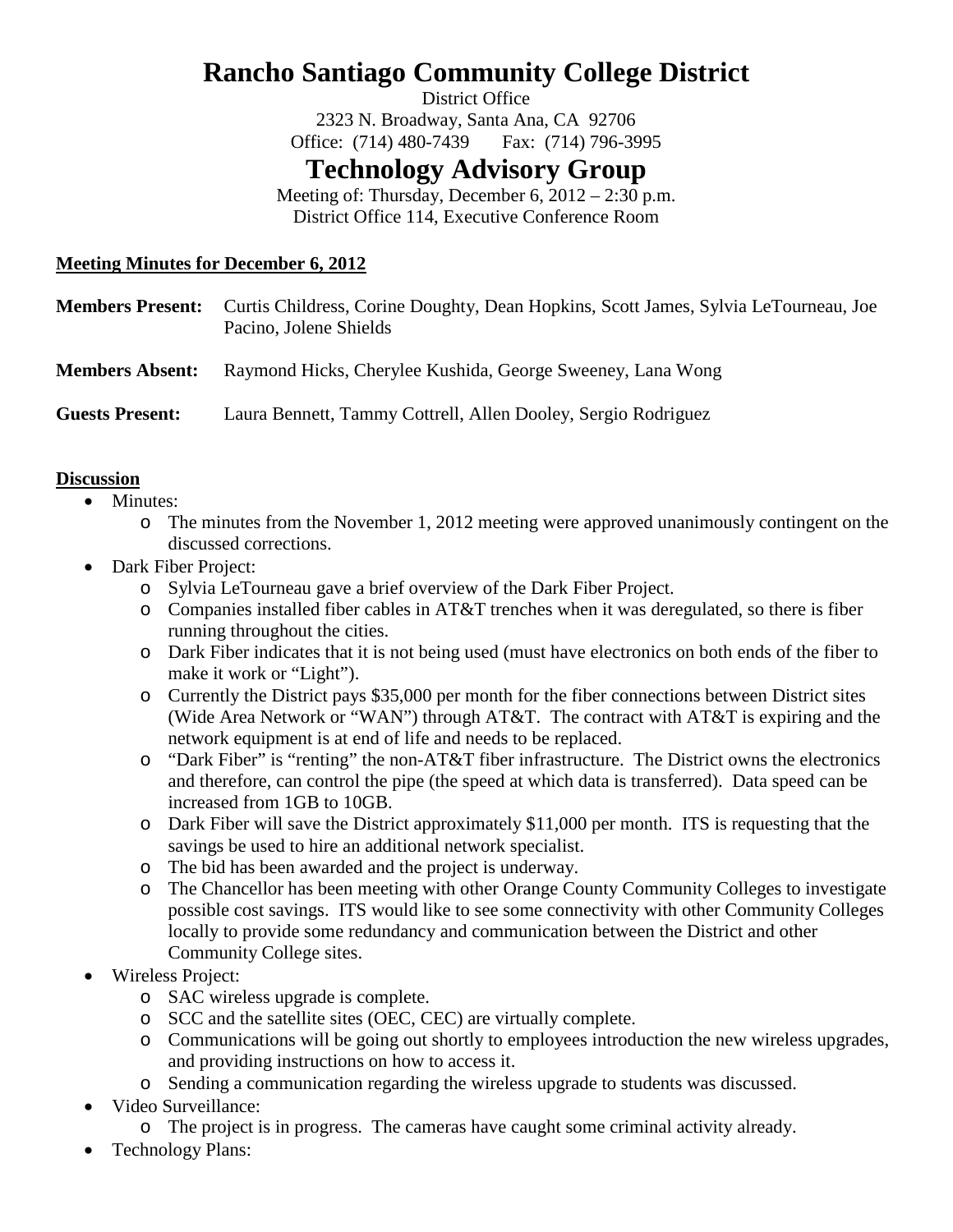- o The College Technology Plans were discussed.
- o SAC representatives provided a draft copy of the SAC Technology Plan for review. It is estimated that the plan is about 50% complete. The anticipated completion date is March 2013.
	- The plan is geared toward future technology projects and needs. The focus is on students, faculty and college infrastructure.
	- The completed plan will include an update, as well as refreshing and maintenance of the current technology.
- o The vision of how the SAC Technology Plan is integrated or introduced to the TAG committee was discussed. It was suggested that the TAG committee review and compare the SAC and SCC plans to see if there any potential cost savings for overlapping technology. The plans are included in the Educational Master Plans, which would be presented to the Board. Faculty training and development was also discussed in this context.
- o SCC is currently reviewing and evaluating their needs to better serve students and faculty. At this time, SCC has not begun the writing process for the technology plan but is still in the research and review stage.
	- SCC TC is currently developing and reviewing the framework for defining goals and strategies for the technology committee, and reviewed the job functions; for example the web task force has been in effect for eight years with no clear purpose, which they are trying to define in this process. It was noted the SCC, while a medium sized campus, is still functioning as a small or "boutique" campus. The functions are not clearly defined.
- o Discussion of how the technology fits into the overall District-wide planning process, and where the budget is going to be assigned ensued. The process does not seem to be fully defined. There is benefit to combining technology needs and resources. The idea of combining orders to increase discounts and buying power, and the road blocks that are currently in place were also explored.
- o The idea of making the Strategic Technology Plan (STP) a five-year plan was proposed and discussed. This would coincide with the five-year master plans for the Colleges. The need for a sub committee or separate committee from TAC to handle the technology requests that inevitably come in was debated. While ideal in theory, in practice there may not be the resources or people willing to participate. It was noted that not every technology issue needs to be committee driven, but does need someone committed to taking the lead and managing the project.
- TAG Committee:
	- o The role of TAG as a facilitator of communication between the Colleges was discussed.
	- o The concept of having fewer TAG meetings was explored, including addressing the summer meeting schedule. It was suggested that representatives from the satellite committees (e.g. web task force) should be attending the TAG meetings to facilitate the communication.
	- o The structure at Orange Coast Community College was discussed. While they do not have an equivalent to TAG, it was noted that they work together as a team. There are more robust ITS departments on each campus, and employees were "loaned" to other locations as needed.
- Training and Support:
	- o Help Desk services were discussed, however it was noted that while the need for a Help Desk and training has been identified, neither the District or Colleges are willing to fund it.
- General Committee Member Updates
	- o SAC TAC No update
	- o SCC TC No update
	- o Joint Cabinet No update
	- o ITS No update
	- o Other No update

### **Action Items**